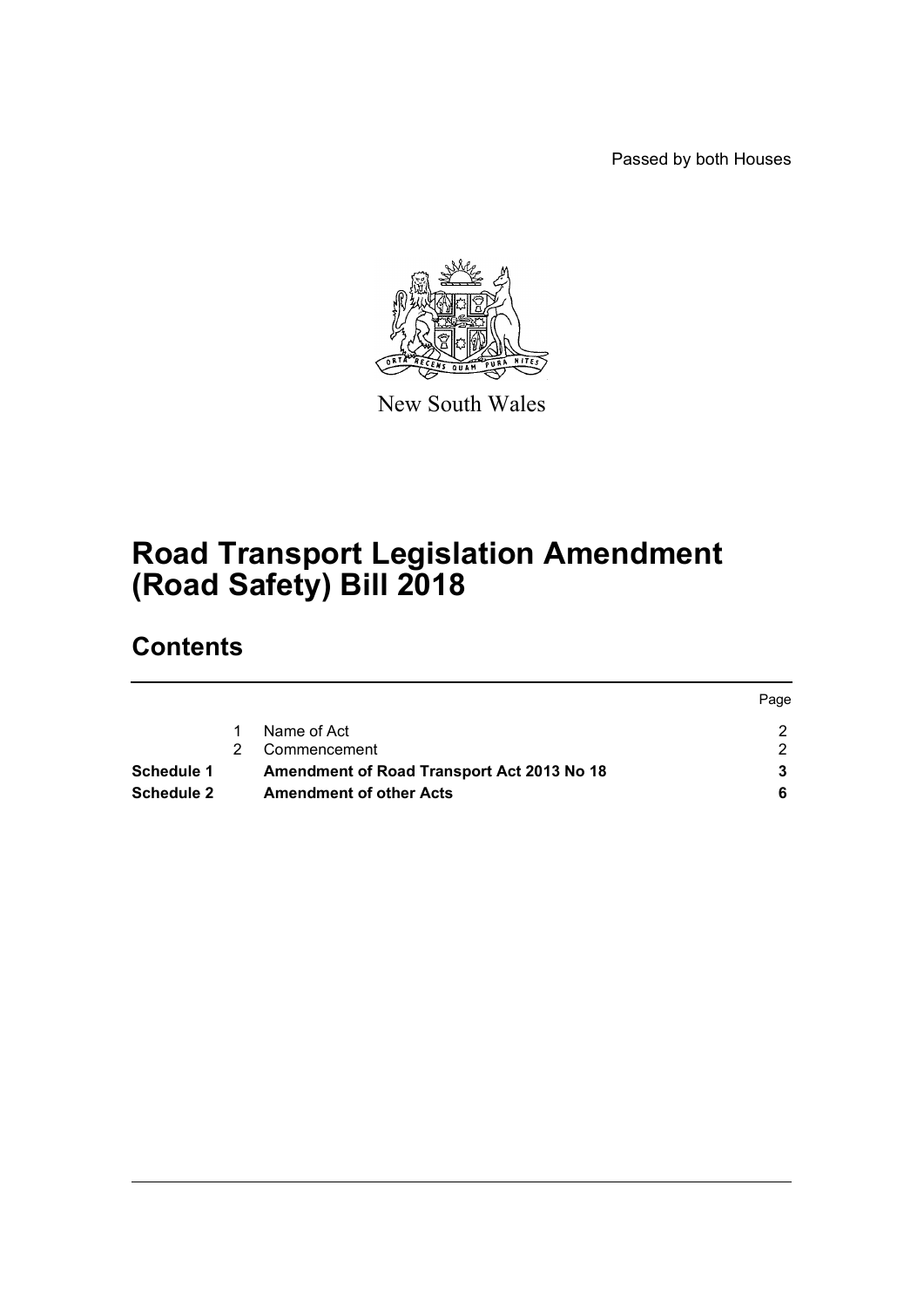*I certify that this public bill, which originated in the Legislative Assembly, has finally passed the Legislative Council and the Legislative Assembly of New South Wales.*

> *Clerk of the Legislative Assembly. Legislative Assembly, Sydney, , 2018*



New South Wales

# **Road Transport Legislation Amendment (Road Safety) Bill 2018**

Act No , 2018

An Act to amend the *Road Transport Act 2013* to make further provision with respect to drug use by drivers and the enforcement of mobile phone use offences; and for other purposes.

*I have examined this bill and find it to correspond in all respects with the bill as finally passed by both Houses.*

*Assistant Speaker of the Legislative Assembly.*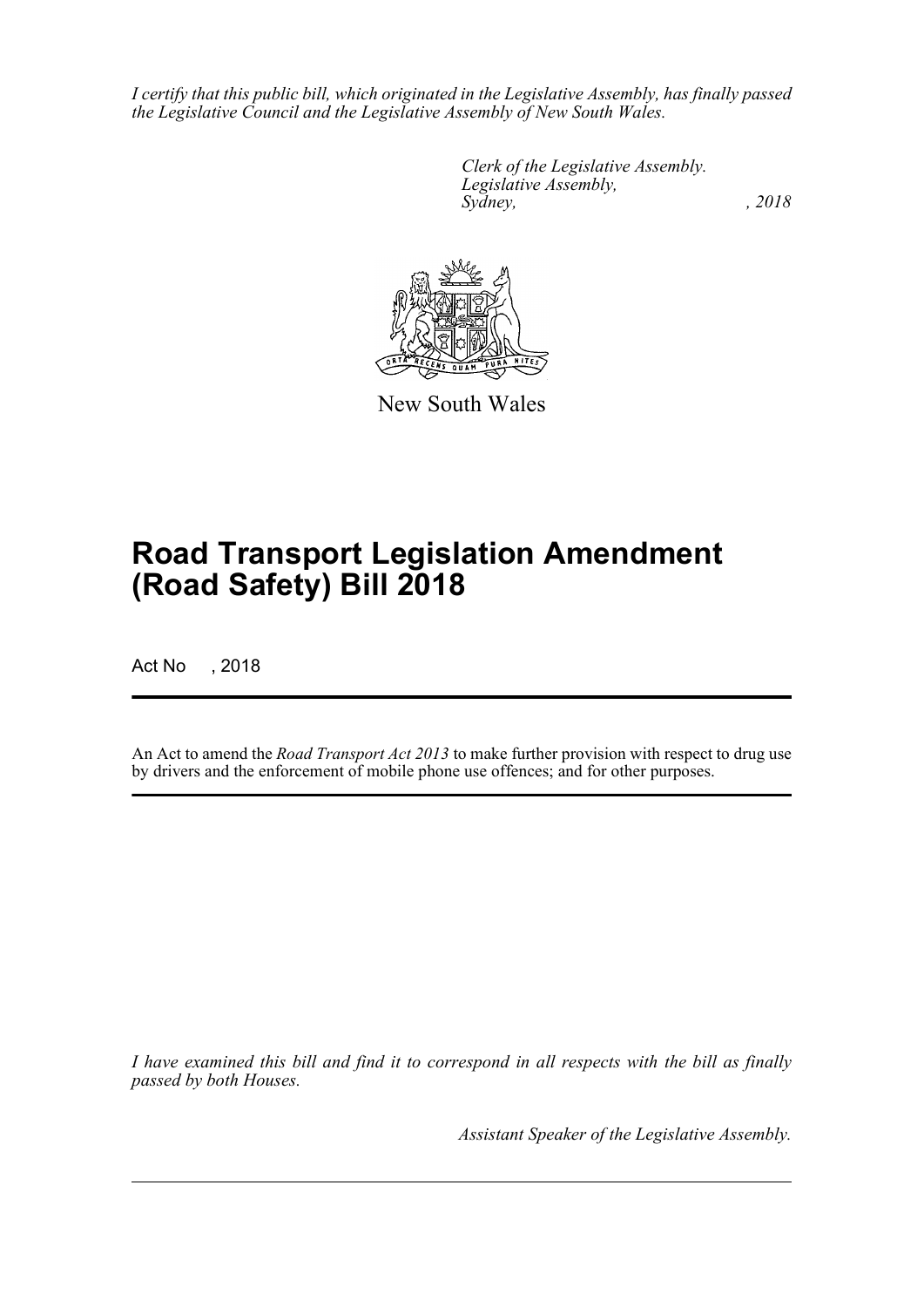## <span id="page-2-0"></span>**The Legislature of New South Wales enacts:**

## **1 Name of Act**

This Act is the *Road Transport Legislation Amendment (Road Safety) Act 2018*.

## <span id="page-2-1"></span>**2 Commencement**

This Act commences on 1 July 2018.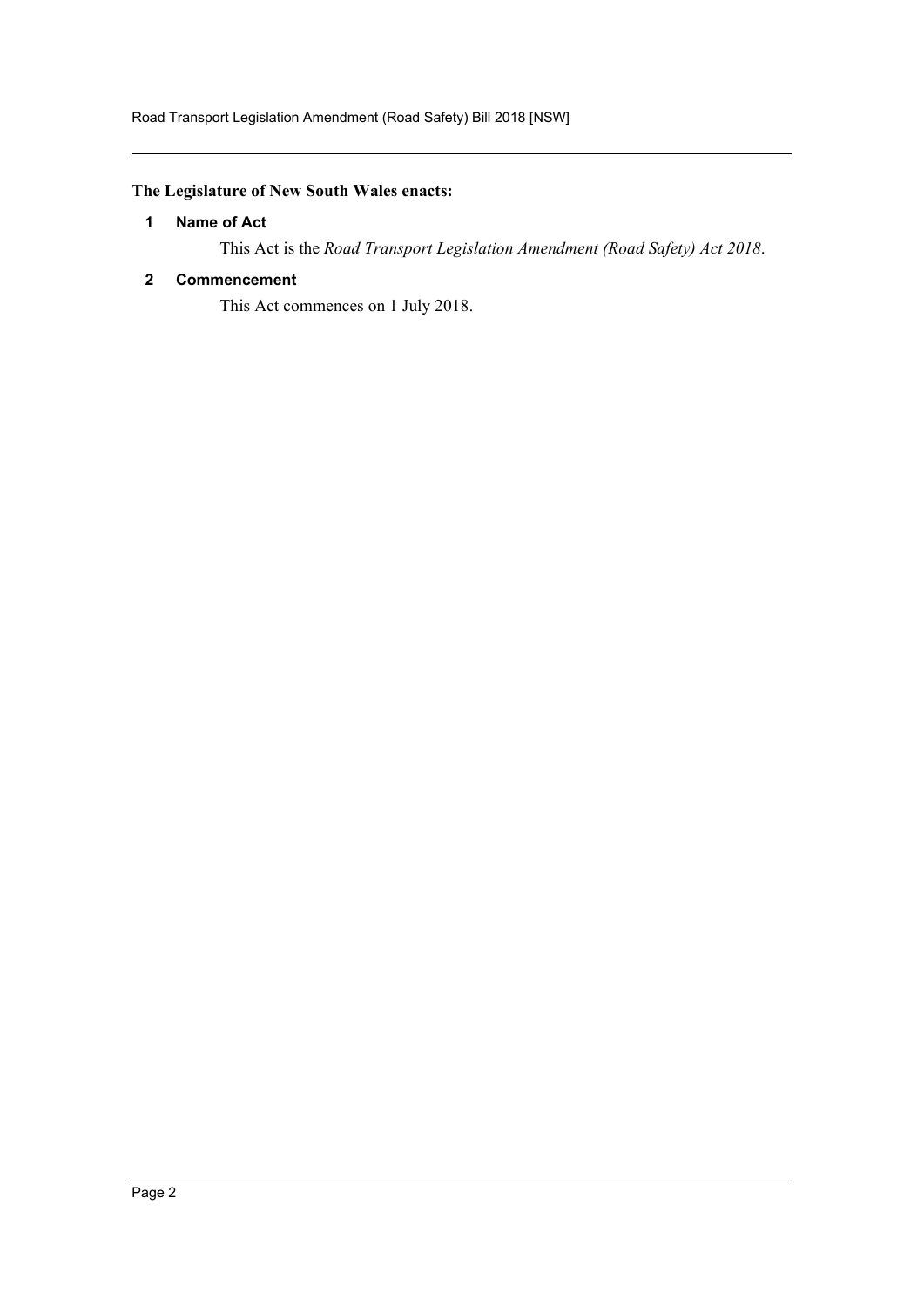# <span id="page-3-0"></span>**Schedule 1 Amendment of Road Transport Act 2013 No 18**

## **[1] Section 4 Definitions**

Insert after paragraph (c) of the definition of *prescribed illicit drug* in section 4 (1): (d) cocaine.

## **[2] Section 111 Presence of certain drugs (other than alcohol) in oral fluid, blood or urine**

Omit "or cocaine" wherever occurring in section 111 (3) (including the heading to that subsection).

## **[3] Section 111 (4)**

Omit the subsection. Insert instead:

(4) If a person is charged with an offence against subsection (3), the offence is proved if the court is satisfied beyond reasonable doubt that morphine was present in the blood or urine of the defendant (whether or not in combination with any other drugs).

#### **[4] Section 112 Use or attempted use of a vehicle under the influence of alcohol or any other drug**

Omit the penalty to section 112 (1). Insert instead:

Maximum penalty:

- (a) in the case of a first offence—30 penalty units or imprisonment for 18 months, or both, or
- (b) in the case of a second or subsequent offence—50 penalty units or imprisonment for 2 years, or both.

## **[5] Section 134 Approval of devices by Governor**

Insert after section 134 (1)  $(g)$ :

(h) photographing the driver of a vehicle using a mobile phone in contravention of the statutory rules.

## **[6] Section 134 (2) (f2)**

Insert after section 134 (2) (f1):

(f2) in the case of a device that photographs the driver of a vehicle using a mobile phone in contravention of the statutory rules—the registration number of the vehicle,

## **[7] Section 135 Definitions**

Insert at the end of the definition of *detectable traffic offence* in section 135 (1):

(e) a mobile phone use offence.

## **[8] Section 135 (1), definition of "mobile phone use offence"**

Insert in alphabetical order:

*mobile phone use offence* means an offence against the statutory rules involving the use of a mobile phone by the driver of a motor vehicle.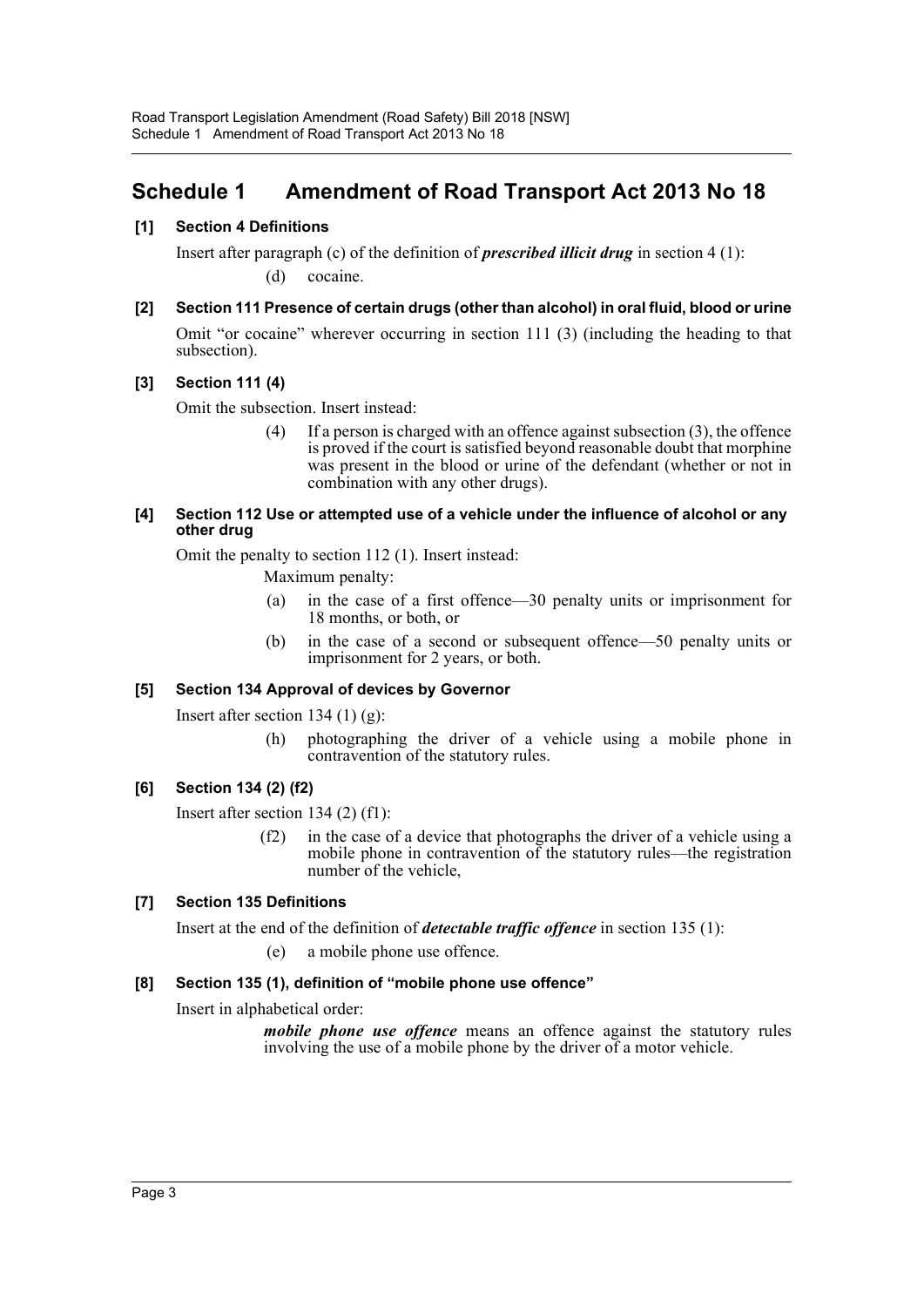## **[9] Section 135 (2) (h)**

Insert at the end of section 135  $(2)$   $(g)$ :

, and

(h) an approved traffic enforcement device is *approved for mobile phone use offences* if it is approved under section 134 for the use referred to in section 134 (1) (h).

## **[10] Section 138 Admissibility of photographs taken by devices—generally**

Insert after section 138 (1) (e):

- (f) in the case of proceedings for a mobile phone use offence—a photograph that is tendered as:
	- (i) being taken by means of the operation, on a day specified on the photograph, of an approved traffic enforcement device that is approved for mobile phone use offences, and
	- (ii) if the photograph is taken by a digital camera device—bearing a security indicator of a kind prescribed by the statutory rules.

#### **[11] Section 139 Admissibility of photographs taken by devices—unauthorised vehicle use offences**

Insert "and section 139A" after "In this section" in section 139 (4).

#### **[12] Section 139A**

Insert after section 139:

#### **139A Admissibility of photographs taken by devices (other than a device approved for mobile phone use offences) for mobile phone use offences**

- (1) A photograph of a vehicle:
	- (a) taken by an approved traffic enforcement device (other than a device approved for mobile phone use offences) that is evidence under this Division of a detectable traffic offence (other than a mobile phone use offence), or
	- (b) taken by an approved toll camera that is evidence of a toll offence against section 250A of the *Roads Act 1993*,

may also be tendered in evidence in proceedings for a mobile phone use offence involving the driver of the vehicle.

- (2) For this purpose, the provisions of this Division or section 250A of the *Roads Act 1993* that apply in relation to the tendering, admission and use in evidence of a photograph for the detectable traffic offence (for which the device is approved) or toll offence of which the photograph is also evidence are taken to extend to the tendering, admission and use in evidence of the photograph for the mobile phone use offence.
- (3) Nothing in this section prevents a photograph taken by an approved traffic enforcement device being tendered and used in evidence both in proceedings for a mobile phone use offence and proceedings for a detectable traffic offence (other than a mobile phone use offence) or toll offence.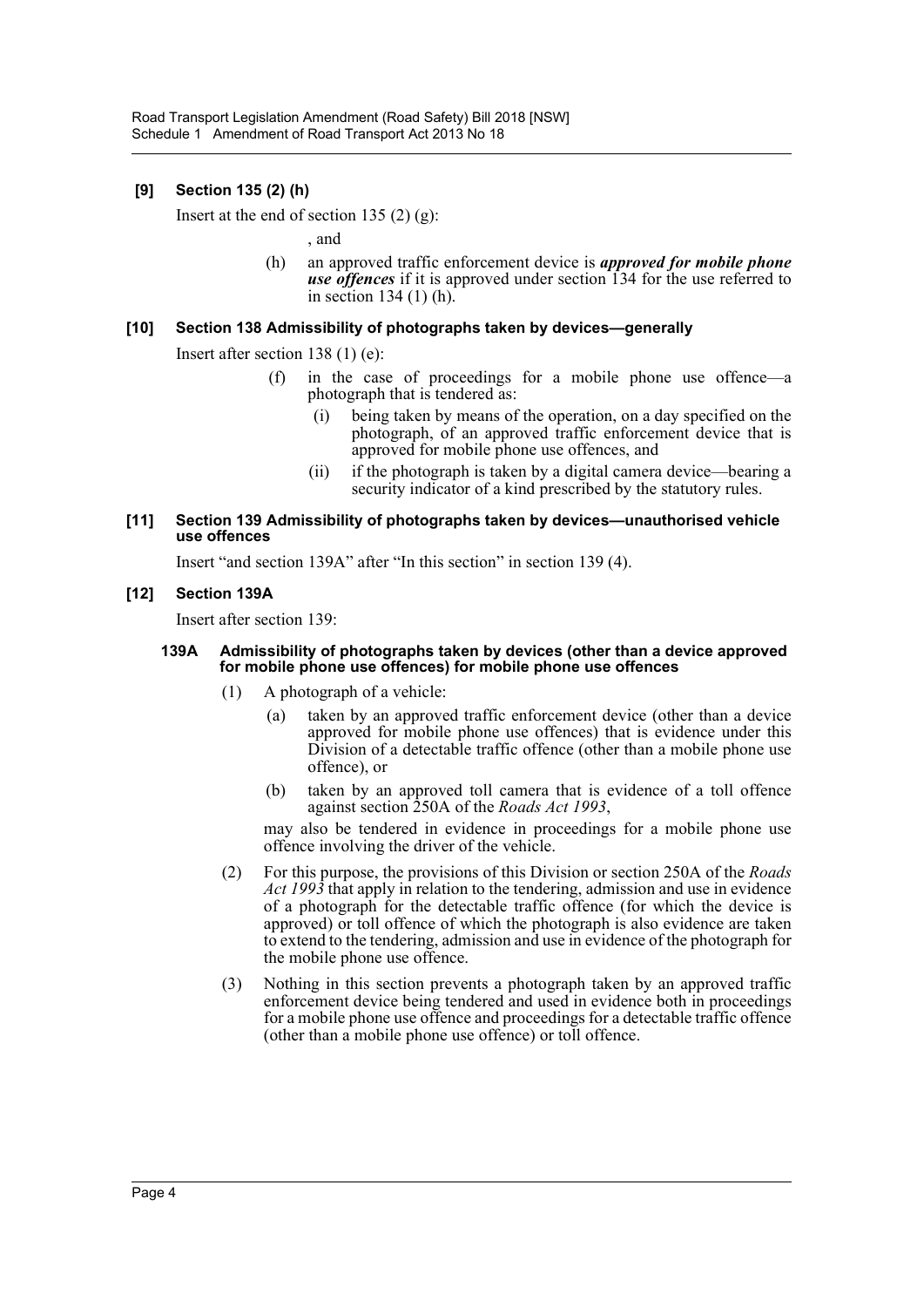## **[13] Section 148EA**

Insert after section 148E:

#### **148EA Additional power to prevent driving by persons who are under the influence of alcohol or other drugs following failure to submit to (or pass) sobriety assessment**

Without limiting the power of a police officer under section 148E (1), a police officer who arrests a person under clause 14 of Schedule 3 may prohibit the person from driving a motor vehicle for a period of 48 hours.

## **[14] Section 183 Definitions**

Insert at the end of paragraph (f) of the definition of *appropriate approved traffic enforcement device* in section 183 (1):

, or

(g) in the case of a mobile phone use offence—an approved traffic enforcement device that is approved for mobile phone use offences or approved toll camera (within the meaning of section 250A of the *Roads Act 1993*) that has taken a photograph which may be tendered in evidence under section 139A in proceedings for such an offence.

## **[15] Section 183 (1), definition of "camera recorded offence"**

Insert after paragraph (g):

(h) a mobile phone use offence in respect of which the penalty notice or the court attendance notice indicates that the offence was detected by an appropriate approved traffic enforcement device for the offence.

## **[16] Section 205 Disqualification for certain major offences**

Omit "or 112 (1)" wherever occurring in section 205 (2) (b) and (3) (b).

## **[17] Section 224 When immediate licence suspension notice may be issued by police officer**

Omit "offence against section 110 (4) or  $(5)$ ," from section 224 (1) (b).

Insert instead "an offence against section 110 (4) or (5), 112 (1),".

## **[18] Schedule 3 Testing for alcohol or drug use**

Omit "prescribed illicit drug, morphine or cocaine" from clause 32 (3) (a). Insert instead "prescribed illicit drug or morphine".